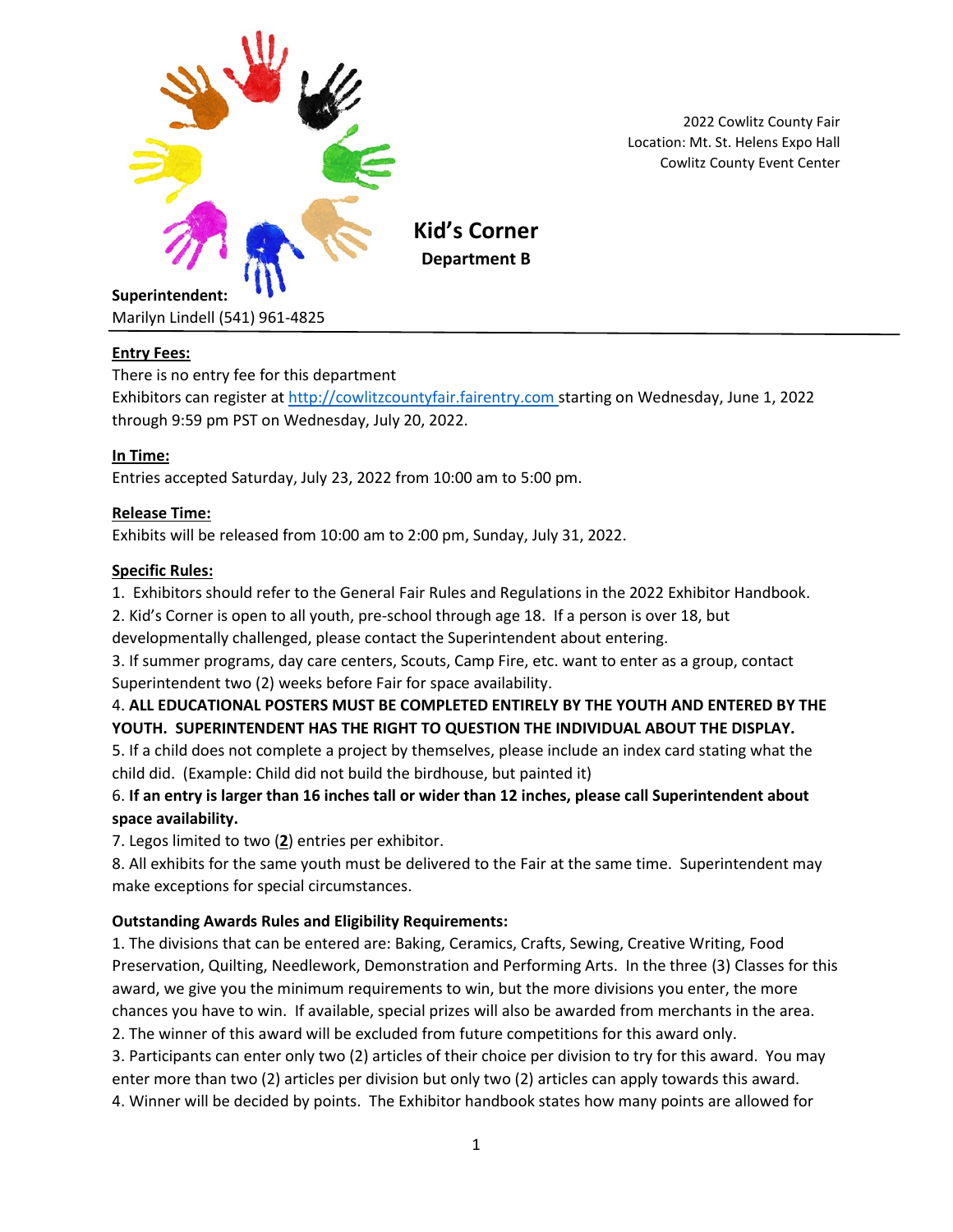blue ribbons on each article entered.

5. In the event of a tie, red ribbon points received will be considered along with the blue ribbon points. 6. Picnic baskets, cookie containers, special contest and table settings may not be used to count towards this award.

*Outstanding Youth Award* is open to youth in grades 9 through 12. *You must enter 4 of the 8 divisions and one entry must be related to the Fair theme.*

**Outstanding Intermediate Youth Award** is open to youth in grades 6 through 8. *You must enter 3 out of the 8 divisions and one entry must be related to the Fair theme.*

**Outstanding Junior Youth Award** is open to youth in grades 3 through 5. *You must enter two (2) out of the eight (8) divisions. One entry must be related to the Fair theme.*

**Fair Theme: "Let the Good Times Grow"** – Five (5) extra points will be awarded if the Fair theme is incorporated in an item.

*We would like your input on other lots to add to this division. If you have suggestions, please let us know.*

#### **Show Schedule:**

Sunday, July 24, 2022 at 9:00 am – Judging (Closed to the public)

#### **Premiums:**

See each Division for premium information

### **Special Awards:**

| <b>Grand Champion</b>                 | Rosette |
|---------------------------------------|---------|
| Champion                              | Rosette |
| <b>Special Award</b>                  | Rosette |
| Superintendent's Award                | Rosette |
| <b>Outstanding Youth Award</b>        | Rosette |
| <b>Outstanding Intermediate Award</b> | Rosette |
| <b>Outstanding Junior Youth Award</b> | Rosette |
| <b>Honorable Mention</b>              | Ribbon  |
| Theme                                 | Ribbon  |
| Participation                         | Ribbon  |

**Division A: CREATIVE WRITING** – Open to anyone ages 5 to 18 years old.

**Limit of 2 entries per Class** – Do not enter papers with teacher's markings on them *Entries must be original work completed within the past two years. Each entry is limited to four (4) double-spaced pages. Printing must be 12 point or larger (easily read font) or hand printed on 8 ½" x 11" paper. Illustrations are permitted. DO NOT PUT YOUR NAME ON STORY OR POEM. Please do not mount. We will put entries inside plastic sheet protectors.*

*Some Things to Consider in Creative Writing: Ideas and content, organization, voice – The writer speaks to the reader in a way that is individualistic, word choices, sentence fluency, conventions – grammar, punctuation, spelling, etc. and neatness.*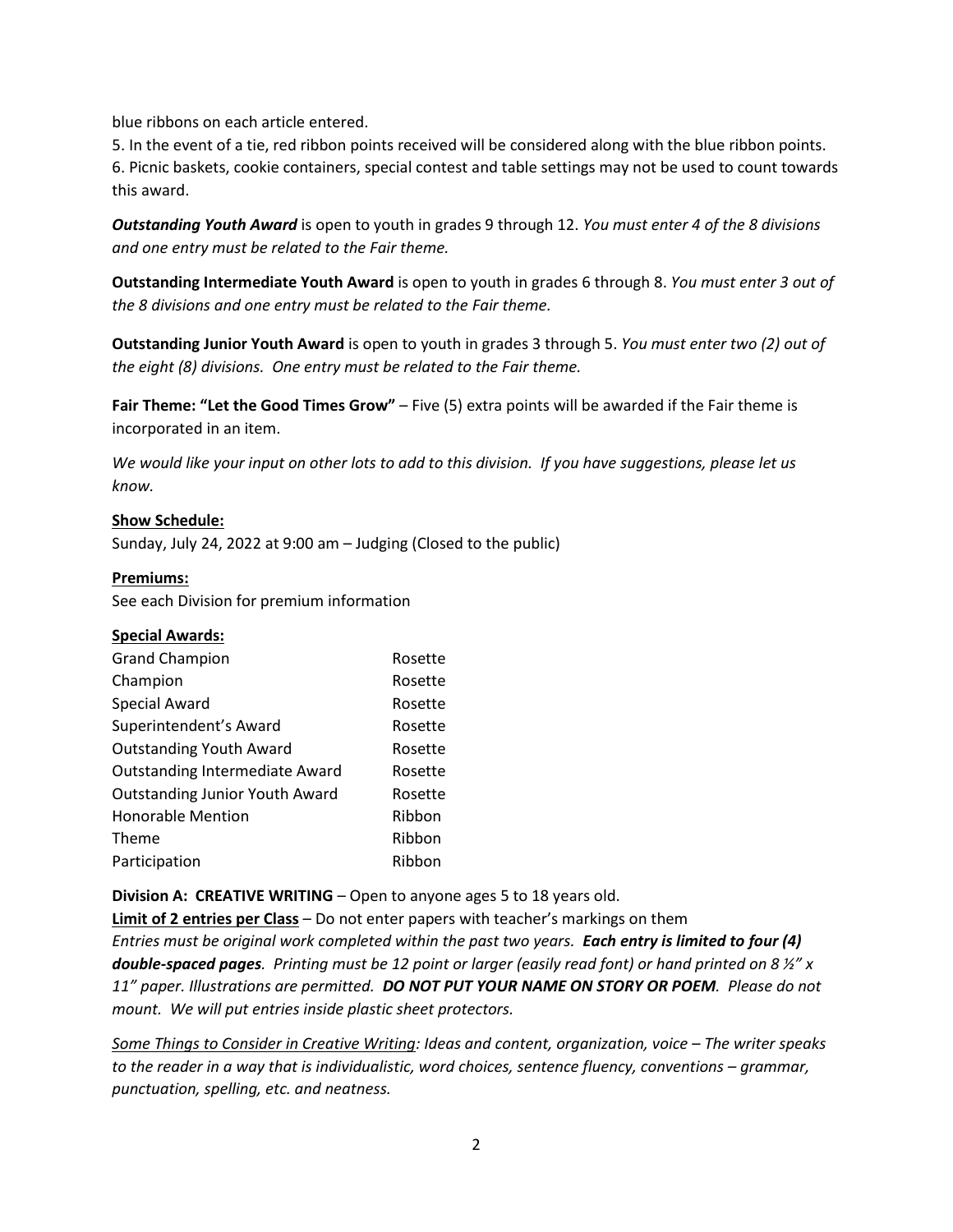### **Classes:**

Blue = 10 points Red = 8 points (Classes  $1-4$ )

1. Poetry, Prose or Haiku – Haiku must include a picture signifying the scene for which the poem was written. Haiku may reflect insight or sensitivity, or nature or natural phenomena.

2. Essays, Short Stories or Educational Papers – **Single sided papers only**

3. Cards – Note Cards or all Occasion Cards – *Use the Lots Immediately Following*

# **Lots:**

- a. Handmade
- b. Computer Generated
- 4. Book Report

| 5. Educational Poster                                              | Blue = $18$ points | $Red = 15$ points |  |
|--------------------------------------------------------------------|--------------------|-------------------|--|
| 6. Educational Poster with Model                                   | Blue = $22$ points | $Red = 19$ points |  |
| Book Writing - Books should have some illustrations (Classes 7-10) |                    |                   |  |
| 7. Book Writing, by ages 5-8 years old                             | Blue = $12$ points | $Red = 9 points$  |  |
| 8. Book Writing, by ages 9-11 years old                            | Blue = $14$ points | $Red = 11$ points |  |
| 9. Book Writing, by ages 12-15 years old                           | Blue = $16$ points | $Red = 13$ points |  |
| 10. Book Writing, by ages 16-18 years old                          | Blue = $18$ points | $Red = 15$ points |  |
|                                                                    |                    |                   |  |

**Division B: BAKED GOODS** – RECIPE CARDS MUST BE INCLUDED WITH *ALL* BAKED GOODS

### **Classes:**

1. Baked Goods - *Use the Lots Immediately Following* Blue = 10 points Red = 7 points *Refrigerated items may be entered Sunday, July 24, 2022 before 10:00 am with prior consent from the Superintendent.*

**Lots:**

- 1. Biscuits or Muffins (4)
- 2. Quick Breads (1 Loaf)
- 3. Yeast Breads (1 Loaf)
- 4. French Bread (1 Loaf)
- 5. Yeast Rolls (4)
- 6. Cakes (1 Layer)
- 7. Cupcakes (4)
- 8. Gingerbread (1) Layer
- 9. Cookies (4)
- 10. Brownies (4)
- 11. Cinnamon Rolls (4)
- 12. Other Baked Good

2. Candy - *Use the Lots Immediately Following* Blue = 10 points Red = 7 points Four Pieces on a 4" or 5" plate required

## **Lots:**

- 1. Candy
- 2. Molded Candy
- 3. Fudge
- 4. Divinity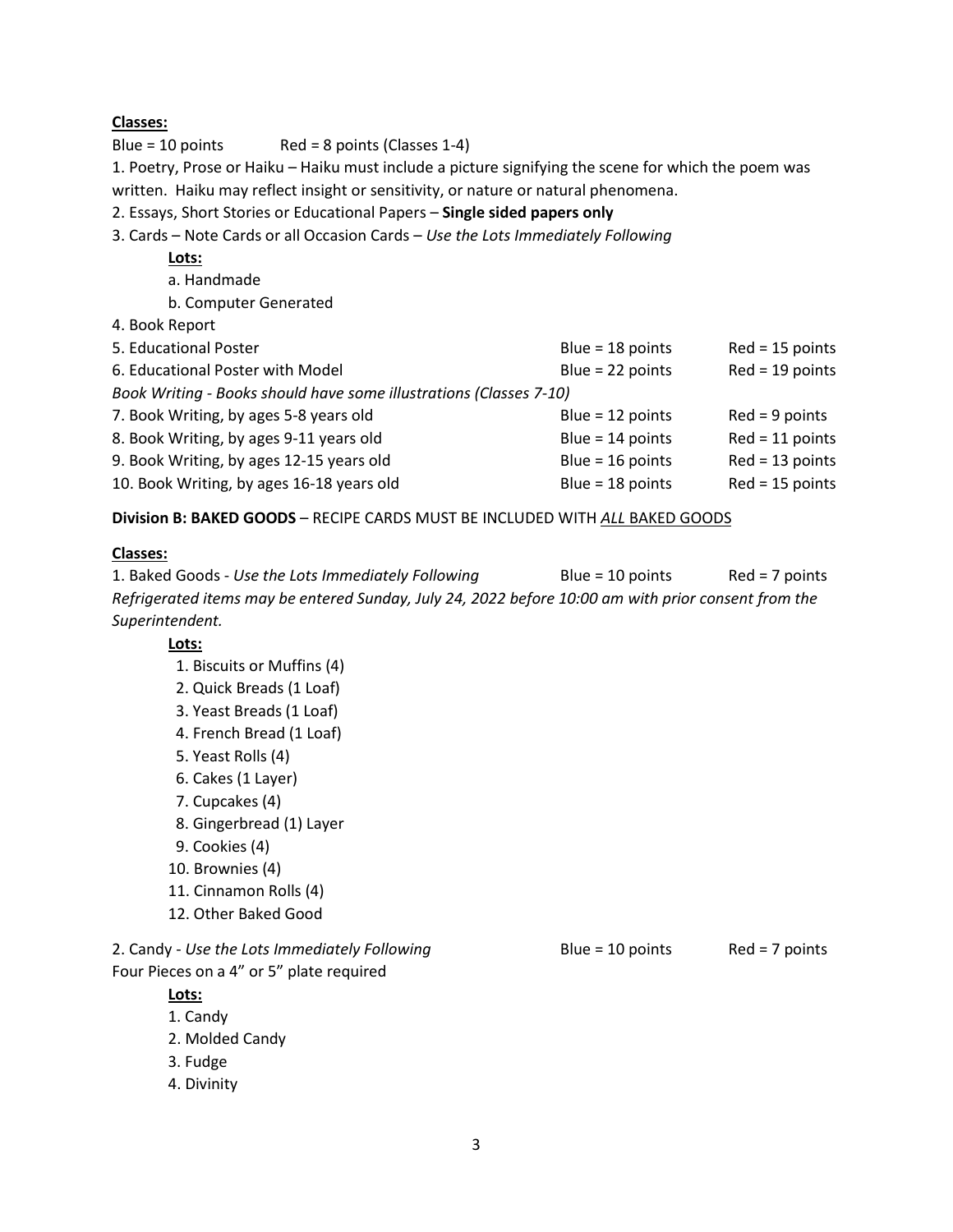3. Cookie Cutting and Decorating The State Cookie Cutting and Decorating The State Blue = 7 points Red = 5 points If you are 8 years old or younger, get someone to make or buy some sugar cookie dough. Youth cuts out and decorates the cookies. Make sure an adult does the baking. Everyone that enters will receive a cookie cutter.

4. Youth Picnic Baskets 1  $1<sup>st</sup>$  Place = 45 points  $2<sup>nd</sup>$  Place = 35 points  $3<sup>rd</sup>$  Place = 25 points *Use your imagination and prepare a picnic basket for an exciting summer picnic. Basket MUST contain a minimum of: two (2) baked goods entries, two (2) food preservation entries and whatever else you wish to have for your picnic. Remember to include blue ice, if appropriate. One entry per person. You must be over 10 years old to enter. We will keep the basket, baked goods and preserves, as well as any other non-perishables for display at the Fair. All other items may be taken home after judging. You must include a list of contents. You will be judged on contents and originality, not quantity, but quality. Note: Nothing entered in your picnic basket may be removed and judged separately. All items in the basket will be judged with the basket.*

5. Table Setting **Blue = 20 points** Red = 15 points Red = 15 points *Bring your own table (card table or smaller), dishes, glassware, utensils and centerpiece. Table needs to be set for two (2). Theme and menu need to be displayed on 8 ½" X 11" cards. Paper and plastic may be used where appropriate to carry out some themes. Exhibits will be judged on coordination of food, center piece, linens, dishes, glassware and utensils, color, texture and creativity.*

6. Decorated Cake or Cupcakes **Blue = 15 points** Red = 10 points Red = 10 points

## **Division C: CANNED AND DRIED FOODS**

*Must use standard, clear canning jars. Jars must be clean and have ring loosely attached. All lids must be in two (2) parts. All foods must be processed after August 1 of the previous year. Method of processing, length of time processed, identity of item and date of processing must be noted on each jar. Inadequate processing times will result in disqualification. Keep labels small (no more than 1" X 2") and place on lower jar front. ALL CANNED ITEMS MUST BE PROCESSED.*

*Sample Label:* 

| Dill Pickles 08/07/2016<br>15 Minutes Hot Water Bath<br>Cold Pack Ball Book 2000 Page 22 |
|------------------------------------------------------------------------------------------|
|                                                                                          |
|                                                                                          |

*Dehydrated foods may be displayed in any clear glass ½ pint, pint or quart jar; can be non-mason. PICKLES AND ANY COMBINATION FOODS: Attach recipes with all ingredients, quantities and additional information that will be removed for judging and discarded. USDA STANDARDS AND BALL GUIDELINES REQUIRED (These are the only recipes we judge by). WE DO NOT ACCEPT FREEZER JAMS OR JELLIES.*

## **Classes:**

Blue =  $10$  points Red =  $7$  points

1. Canned Foods - *Use the Lots Immediately Following*

## **Lots:**

- a. Fruits
- b. Vegetables
- c. Pickles and Relish
- d. Jams, Jellies and Preserves
- e. Fruit Butter, Conserve, Marmalade, Syrup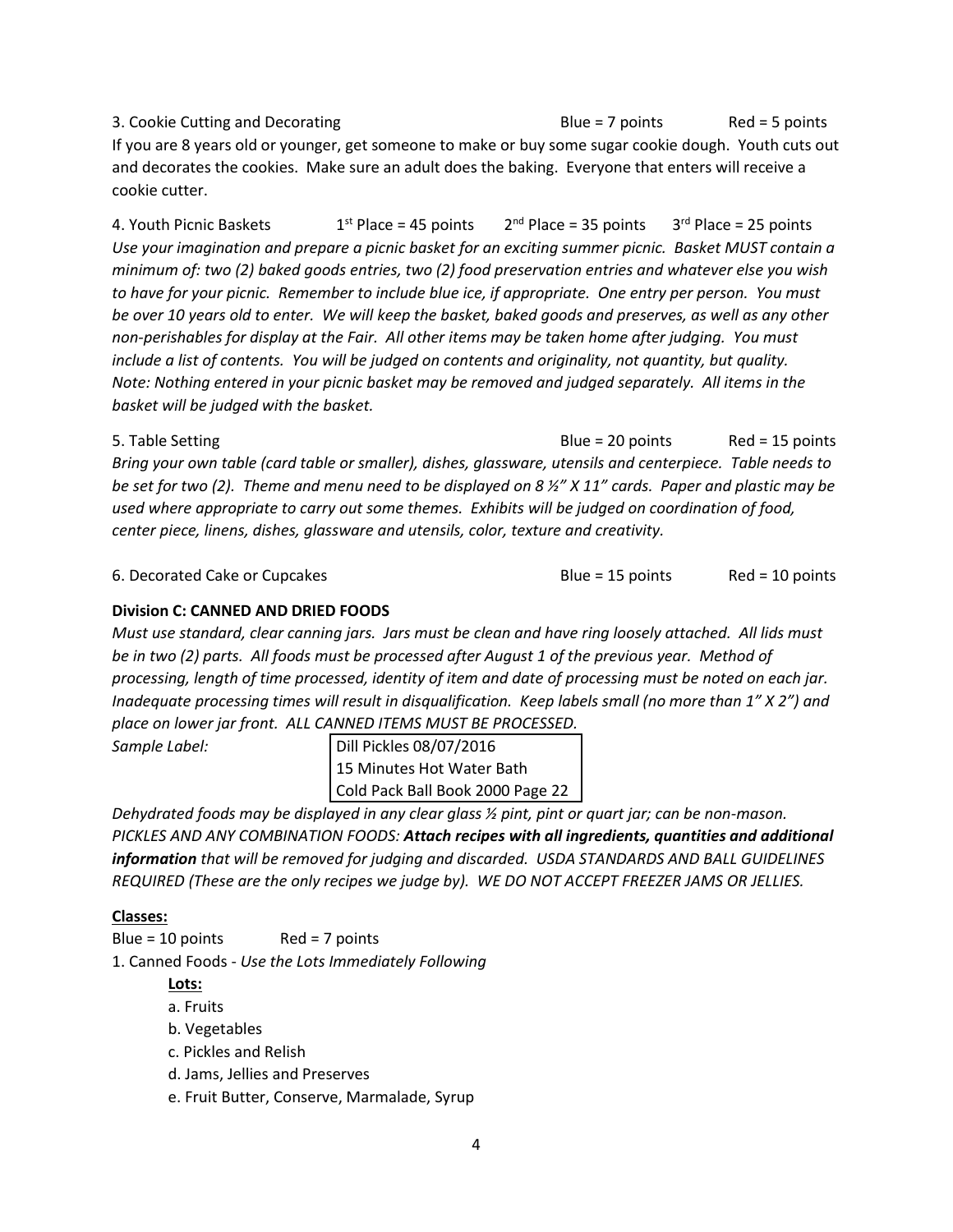- f. Pie Fillings
- g. Fancy Pack
- h. Meat and Fish
- i. Sauce
- j. Other Canned Foods

2. Dried Foods - *Use the Lots Immediately Following*

Entries should consist of ½ pint to 1 quart jars depending on product size. (Can be non-Mason) Label Method of Drying, Drying Time and Pretreatment (if any) and the Time. Lids must be two (2) part.

# **Lots:**

a. Fruit b. Vegetables c. Meat Jerky d. Granola e. Dried Leather f. Herbs g. Powders (Onion, Garlic, Etc.) h. Mixes in a jar i. Other

## **Division D: NEEDLEWORK**

#### **Classes:**

| 1. Cross Stitch - Small-Simple                   | Blue = $7$ points  | $Red = 5$ points  |
|--------------------------------------------------|--------------------|-------------------|
|                                                  |                    |                   |
| 2. Cross Stitch - Medium-Average                 | Blue = $10$ points | $Red = 7 points$  |
| 3. Cross Stitch - Large-Intricate                | Blue = $15$ points | $Red = 12 points$ |
| 4. Needlepoint, Plastic Canvas - Small-Simple    | Blue = $7$ points  | $Red = 5$ points  |
| 5. Needlepoint, Plastic Canvas - Medium-Average  | Blue = $10$ points | $Red = 7 points$  |
| 6. Needlepoint, Plastic Canvas - Large-Intricate | Blue = $15$ points | $Red = 12 points$ |
| 7. Knitting – Small-Simple                       | Blue = $8$ points  | $Red = 5$ points  |
| 8. Knitting - Medium-Average                     | Blue = $15$ points | $Red = 12$ points |
| 9. Knitting - Large-Intricate                    | Blue = $20$ points | $Red = 17$ points |
| 10. Crochet - Small-Simple                       | Blue = $8$ points  | $Red = 5$ points  |
| 11. Crochet - Medium-Average                     | Blue = $15$ points | $Red = 12 points$ |
| 12. Crochet - Large-Intricate                    | Blue = $20$ points | $Red = 17$ points |
| 13. Crochet - Around An Item                     | Blue = $10$ points | $Red = 7 points$  |
| 14. Weaving - Small-Simple                       | Blue = $7$ points  | $Red = 5$ points  |
| 15. Weaving - Medium-Average                     | Blue = $10$ points | $Red = 7 points$  |
| 16. Weaving - Large-Intricate                    | Blue = $15$ points | $Red = 12 points$ |
| 17. Latch Work (Hook Rugs) - Small-Simple        | Blue = $7$ points  | $Red = 5$ points  |
| 18. Latch Work (Hook Rugs) - Medium-Average      | Blue = $10$ points | $Red = 7 points$  |
| 19. Latch Work (Hook Rugs) - Large-Intricate     | Blue = $15$ points | $Red = 12$ points |
| 20. Other - Small-Simple                         | Blue = $7$ points  | $Red = 5$ points  |
| 21. Other - Medium-Average                       | Blue = $10$ points | $Red = 7 points$  |
| 22. Other - Large-Intricate                      | Blue = $15$ points | $Red = 12 points$ |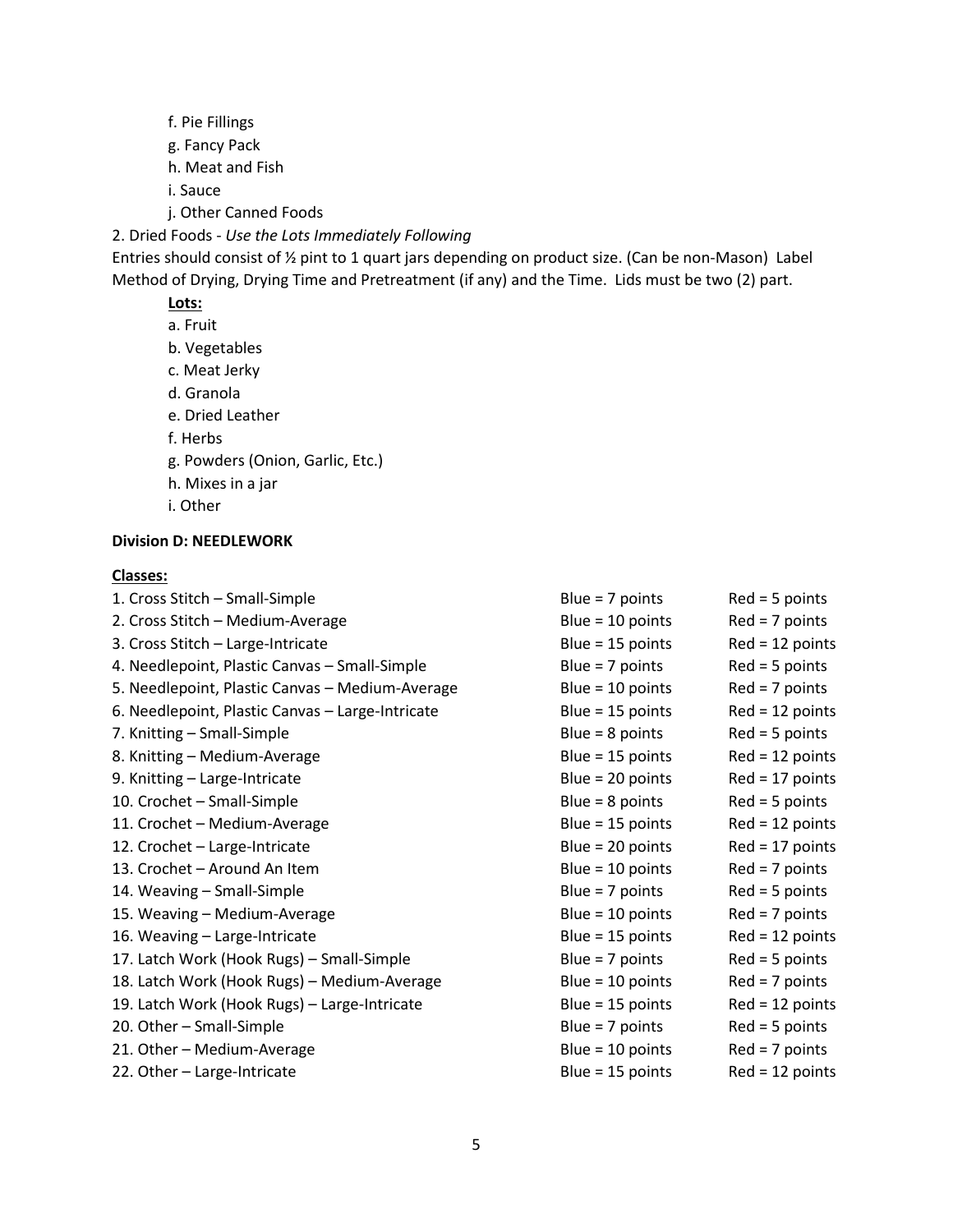# **Division E: QUILTING**

## **Classes:**

| 1. Whole Cloth Quilts, Tied - Small                               | Blue = $8$ points  | $Red = 5$ points  |
|-------------------------------------------------------------------|--------------------|-------------------|
| 2. Whole Cloth Quilts, Tied - Large                               | Blue = $10$ points | $Red = 7 points$  |
| 3. Whole Cloth Quilt, Machine or Hand Quilted - Small             | Blue = $10$ points | $Red = 7 points$  |
| 4. Whole Cloth Quilt, Machine or Hand Quilted - Large             | Blue = $12$ points | $Red = 9$ points  |
| 5. Hand or Machine Pieced Quilt, Tied - Small                     | Blue = $12$ points | $Red = 9 points$  |
| 6. Hand or Machine Pieced Quilt, Tied - Large                     | Blue = $16$ points | $Red = 13$ points |
| 7. Machine Pieced and/or Appliqued Quilt, Machine Quilted - Small | Blue = $16$ points | $Red = 13$ points |
| 8. Machine Pieced and/or Appliqued Quilt, Machine Quilted - Large | Blue = $20$ points | $Red = 17$ points |
| 9. Machine Pieced and/or Appliqued Quilt, Hand Quilted - Small    | Blue = $20$ points | $Red = 17$ points |
| 10. Machine Pieced and/or Appliqued Quilt, Hand Quilted - Large   | Blue = $24$ points | $Red = 20$ points |
| 11. Hand Pieced and/or Appliqued Quilt, Hand Quilted - Small      | Blue = $24$ points | $Red = 20$ points |
| 12. Hand Pieced and/or Appliqued Quilt, Hand Quilted - Large      | Blue = $30$ points | $Red = 25$ points |
| 13. Wall Hangers                                                  | Blue = $15$ points | $Red = 12$ points |
| 14. Table Runners                                                 | Blue = $10$ points | $Red = 7 points$  |
| 15. Garments                                                      | Blue = $10$ points | $Red = 7 points$  |
| 16. Other                                                         | Blue = $7$ points  | $Red = 5$ points  |
| <b>Division F: SEWING</b>                                         |                    |                   |

*Superintendent has the right to group items*

# **Classes:**

| 1. Separates - Small-Plain                           | Blue = $10$ points | $Red = 7$ points  |
|------------------------------------------------------|--------------------|-------------------|
| 2. Separates - Medium-Fancy                          | Blue = $12$ points | $Red = 9$ points  |
| 3. Separates - Large-Elaborate                       | Blue = $15$ points | $Red = 12$ points |
| 4. Outfits and Costumes - Small-Plain                | Blue = $15$ points | $Red = 12$ points |
| 5. Outfits and Costumes - Medium-Fancy               | Blue = $17$ points | $Red = 14$ points |
| 6. Outfits and Costumes - Large-Elaborate            | Blue = $20$ points | $Red = 17$ points |
| 7. Doll Clothes Separates (must have finished seams) | Blue = $10$ points | $Red = 7 points$  |
| 8. Doll Clothes -Outfit (must have finished seams)   | Blue = $13$ points | $Red = 10$ points |
| 9. Doll Clothes -Sets (must have finished seams)     | Blue = $18$ points | $Red = 15$ points |
| 10. Dresses - Small-Plain                            | Blue = $25$ points | $Red = 21$ points |
| 11. Dresses - Medium-Fancy                           | Blue = $27$ points | $Red = 23 points$ |
| 12. Dresses - Large-Elaborate                        | Blue = $30$ points | $Red = 25$ points |
| 13. Tied Fleece – Pillows                            | Blue = $7$ points  | $Red = 5$ points  |
| 14. Tied Fleece - Blankets                           | Blue = $10$ points | $Red = 7$ points  |
| 15. Pillows and Stuffed Animals - Small              | Blue = $7$ points  | $Red = 5$ points  |
| 16. Pillows and Stuffed Animals - Medium             | Blue = $10$ points | $Red = 7$ points  |
| 17. Pillows and Stuffed Animals - Large              | Blue = $12$ points | $Red = 9$ points  |
| 18. Wall Hangings and Applique                       | Blue = $10$ points | $Red = 7$ points  |
| 19. Table Runners and Applique                       | Blue = $10$ points | $Red = 7$ points  |
| 20. Bags and Pillow Cases                            | Blue = $10$ points | $Red = 7 points$  |
| 21. Other - Small-Plain                              | Blue = $10$ points | $Red = 7$ points  |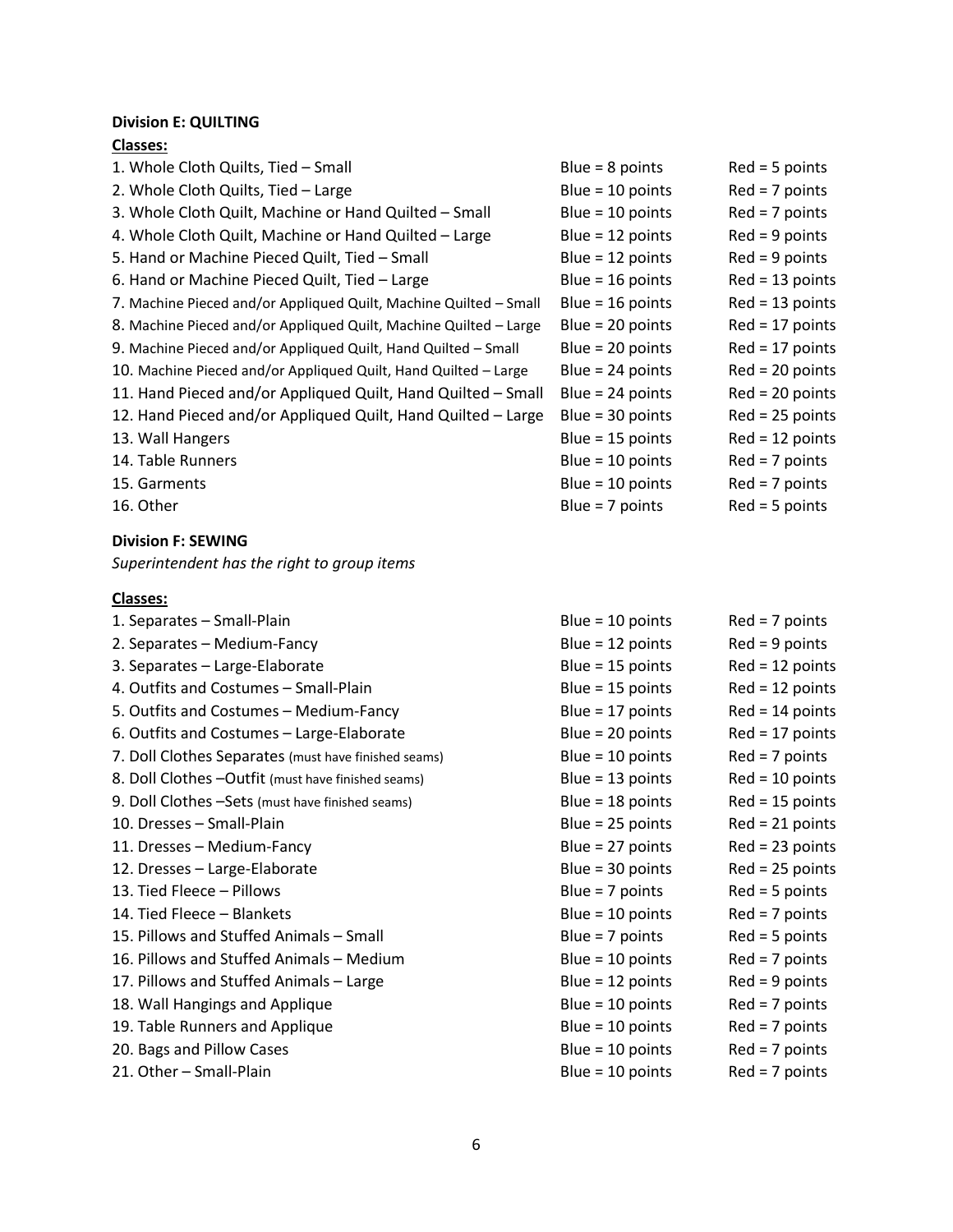| 22. Other - Medium-Fancy    | Blue = $12$ points | $Red = 9$ points  |
|-----------------------------|--------------------|-------------------|
| 23. Other - Large-Elaborate | Blue = $15$ points | $Red = 12$ points |

#### **Division G: CRAFTS**

*Superintendent has the right to group or limit like items*

#### **Classes:**

*Legos, Knex, Erector Sets and Mega Blocks – All Leogs must be stable and secured to a foundation for easy moving. Only two (2) exhibits per exhibitor will be accepted. Must indicate if from a kit or own design. Sets: Must fit into a 16" X 12" space, unless you call the Superintendent for space availability in advance. Five (5) additional points awarded for Original Design.* 1. Legos, Knex, Erector Sets, Mega Blocks – Small-Simple Blue = 10 points Red = 5 points 2. Legos, Knex, Erector Sets, Mega Blocks – Medium-Average Blue = 15 points Red = 10 point 3. Legos, Knex, Erector Sets, Mega Blocks – Large-Intricate Blue = 20 points Red = 15 points 4. Legos, Knex, Erector Sets, Mega Blocks – Sets of 3 to 5 Blue = 20 points Red = 15 points

5. Preschool Exhibits (Ages 3-5) – *Use the Lots Immediately Following*

 $Blue = 5 points$  Red = 3 points

*Each entry must be accompanied with a 3" X 5" card explaining what the child did and what help was provided by an adult. Entries for preschoolers will be accepted in Creative Youth in this category and specialty categories only. Paper crafts are limited to three (3) entries per child and No more than 5 entries will be accepted from an individual preschooler. Children ages 0-2 will receive participation ribbon only.*

**Lots:**

- 1. Painted Item
- 2. Decorated Item
- 3. Tie Dyed Item
- 4. Sewn Item
- 5. Refrigerator Magnet
- 6. Beaded Item
- 7. Picture Book Making
- 8. Play Dough Art
- 9. Paper Crafts
- 10. Art
- 11. Other
- 6. Craft Small-Simple *Use the Lots Immediately Following* Blue = 8 points Red = 5 points
- 7. Craft Medium-Average Use the Lots Immediately Following Blue = 10 points Red = 7 points

8. Craft – Large-Complex – Use the Lots Immediately Following Blue = 12 points Red = 9 points

#### **Lots:**

- 1. Basket
- 2. Beadwork
- 3. Calligraphy and/or Book Art
- 4. Candles
- 5. Clay Pot Art

6. Collection – Handmade (Must be handmade by the exhibitor. Please call Superintendent for space availability and criteria)

- - -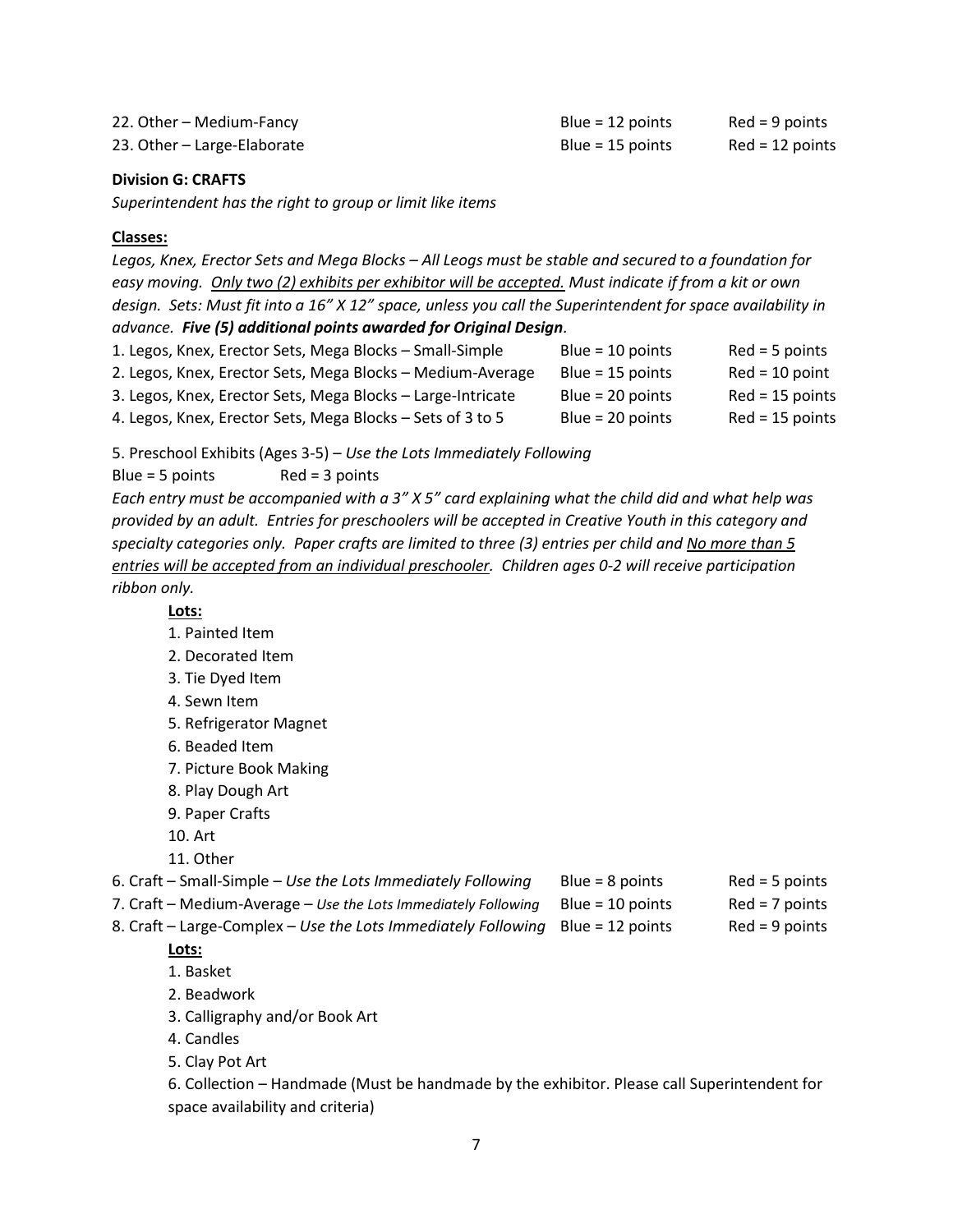7. Collection – Educational (Must have educational value with each item individually labeled. Please call Superintendent for space availability and criteria)

*ONLY COLLECTIONS THAT ARE HANDMADE OR EDUCATIONAL WILL BE ACCEPTED*

- 8. Computer Aided Design
- 9. Decoupage
- 10. Diorama
- 11. Dough Art
- 12. Driftwood Art
- 13. Duct Tape Art
- 14. Felt Craft
- 15. Foam Art
- 16. Handmade Flower Crafts
- 17. Tie Dye
- 18. Glass Etching, Melted Glasswork
- 19. Holiday Item
- 20. Home Decorating Item
- 21. Jewelry
- 22. Kites
- 23. Leather Craft
- 24. Macrame
- 25. Metal Craft
- 26. Mobile

27. Models from Kits – Must be secured to one frame or holder. Must be arranged to minimize space. Display theme will be judged separately. Combination options include planes, boats, tanks, military vehicles, rockets, other.

28. Handmade Models, not made from kits

29. Miniature Structures – All entries must include an index card listing which items are handmade, purchased and whether or not the entry is original in design.

- 30. Oragami
- 31. Ornaments
- 32. Paper Mache
- 33. Perler Beads
- 34. Popsicle Stick Structures
- 35. Quilling
- 36. Rock Items
- 37. Scrapbooking
- 38. Sculpting
- 39. Shellcraft
- 40. Soap
- 41. Toll Painting
- 42. Toys and Games Other than wooden, all cardboard must be covered
- 43. Wood Crafts Must indicate if made from a kit
- 44. Wire and String Art
- 45. Wood Carving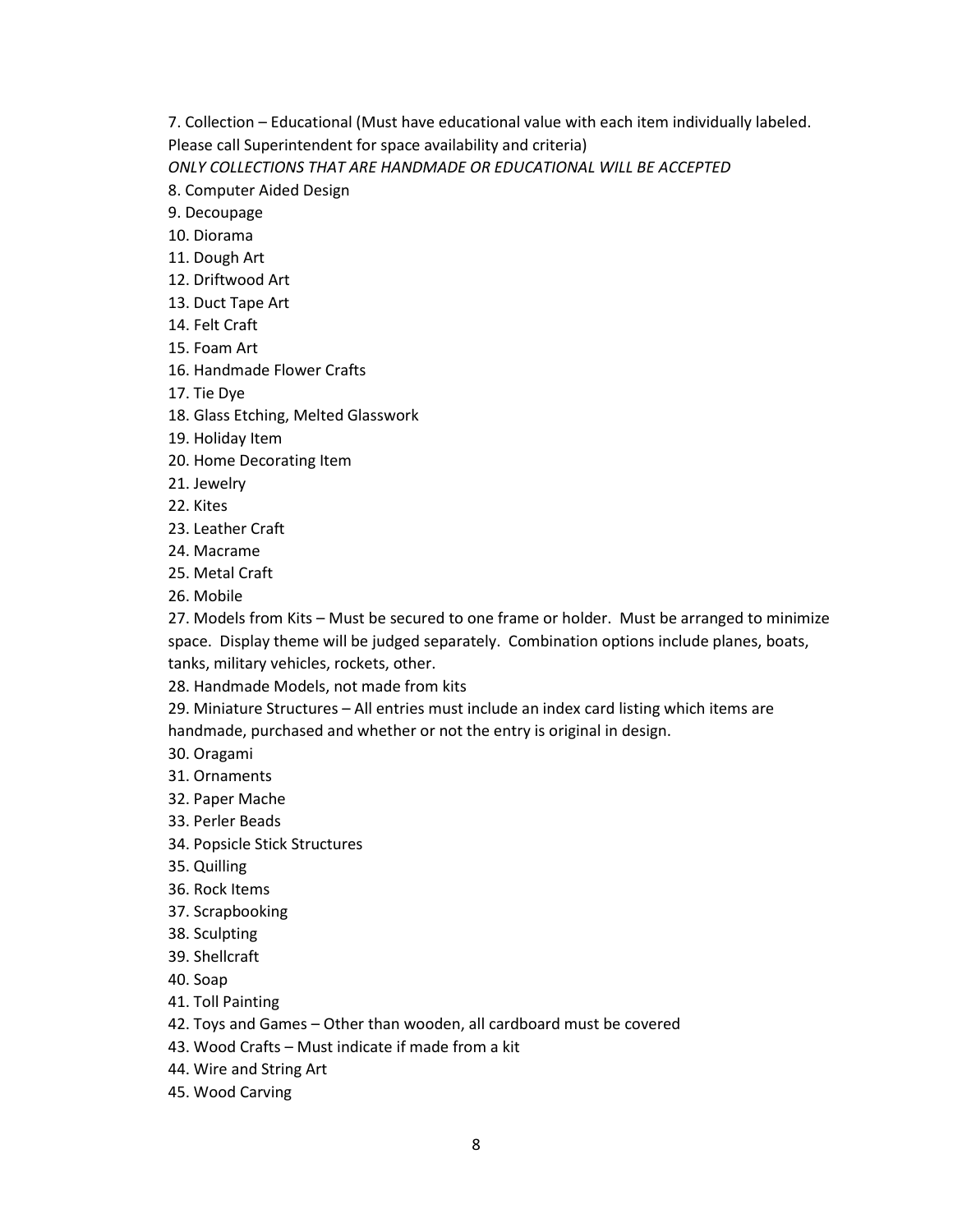46. Mosiac 47. Rubber Band Art 48. Recycled Items 49. Sand Art 50. Painted Wall Hanging 9. High School Wood Working – *Use the Lots Immediately Following* Blue = 30 points Red = 25 points **Lots:** 1. Scroll Saw a. Pattern b. Kit c. Freehand 2. Carving a. Pattern b. Kit c. Freehand 3. Woodcraft a. Pattern b. Kit c. Freehand 4. In Lay a. Pattern b. Kit c. Freehand 5. Furniture a. Pattern b. Kit c. Freehand 6. Wood Burning a. Pattern b. Kit c. Freehand 10. High School Welding - Small Blue = 12 points Red = 10 points 11. High School Welding -Medium Blue = 20 points Red = 15 points 12. High School Welding - Large **Blue = 30 points** Red = 25 points Red = 25 points 13. One Different Hobby or Craft – Small-Simple Blue = 12 points Red = 10 points 14. One Different Hobby or Craft – Medium-Average Blue = 20 points Red = 15 points 15. One Different Hobby or Craft – Large-Intricate Blue = 30 points Red = 25 points **Division H: PLASTER CRAFT, POTTERY, CERAMICS**

#### **Classes:**

| 1. Painted Ceramics                        | Blue = $7$ points  | $Red = 5$ points  |
|--------------------------------------------|--------------------|-------------------|
| 2. Poured, Fired, Stained/Painted Ceramics | $Blue = 20 points$ | $Red = 15$ points |
| 3. Pottery Wheel                           | $Blue = 20 points$ | $Red = 15$ points |